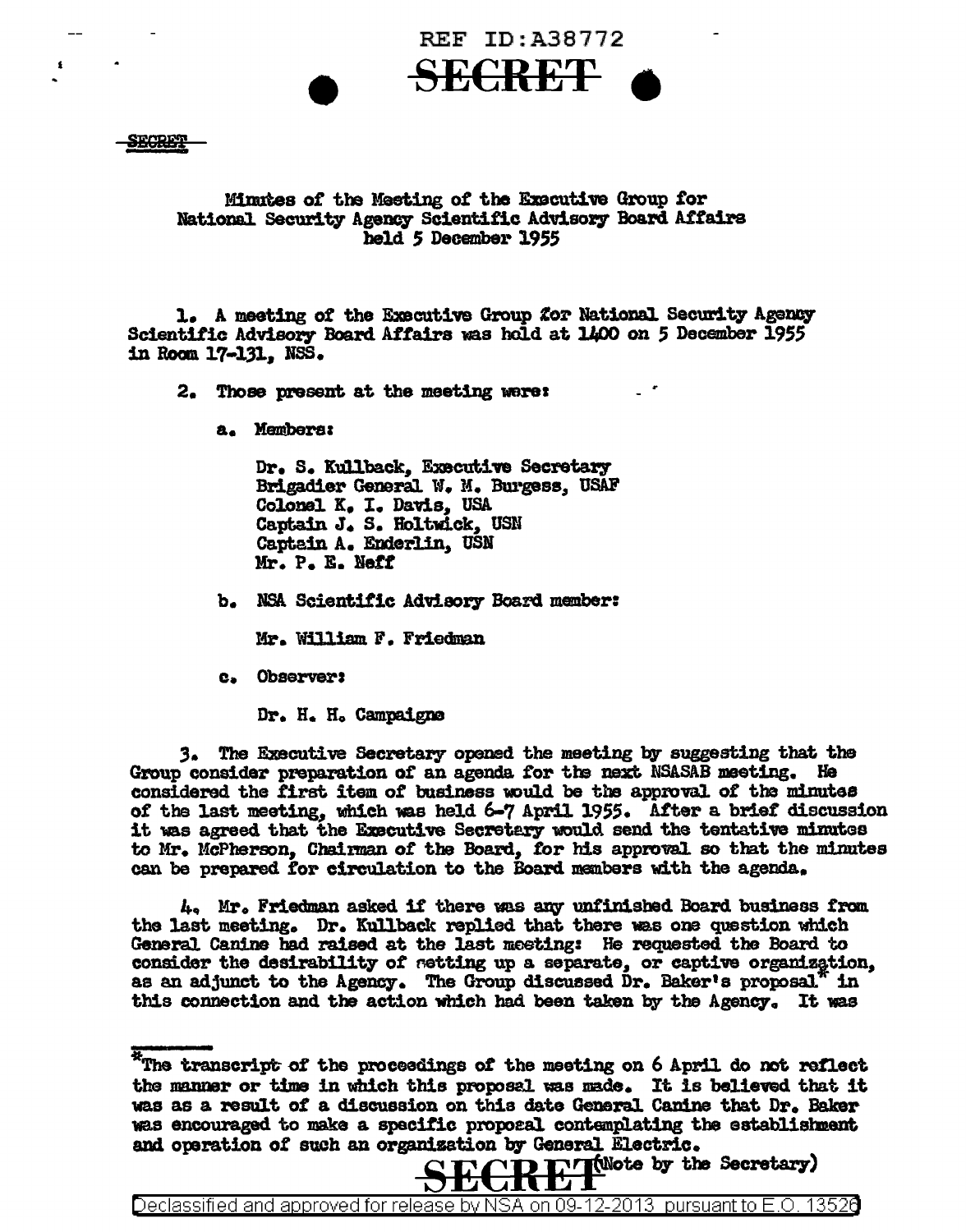

agreed that a report by the Board as a result of its consideration of this project at the 1ast meeting and *ot* its discussion *ot* Dr. Baker's proposal at the forthcoming meeting could be another item for the agenda.

*s.* Dro Kullback told the group that Mr. McPherson had been down the previous week and suggested the middle of February as a possible time to schedule the next Board meeting. He also had suggested several items which should be put on the agenda:

a. The Board members would like to have a summary of the PHASE I, II and III documents on mechanization, and sufficient time scheduled to read these.

b. A review of the Robertson Report and its recommendations. The members of the Group mentioned other reports which have been written by outside ad hoc investigative bodies, such as the Clark and Killian Committees, and it was the feeling of the Group that the Board should be advised of the existence of these reports and of their broad outlines.

A discussion of the actions taken as a result of the Robertson Report recommendations followed, and some of the actions taken were indicated, such as ( l) that taken in regard to the recommendation made by Professor Wilks, which resulted in the special study by NSA-34 and NSA-90; (2) hiring a psychologist for the Agency; and  $(3)$  initiating steps to obtain certain legislative actions which would be of material assistance to the Director in his administration and development of the Agency.

In reply to a suggestion that someone review the Robertson Report to determine what concrete actions have taken place as a result of the recommendations. Captain Holtwick suggested that Captain McDonald would be the most qualified person to make such a study.

6. Mr. Friedman reported on a program which bad been discussed sometime ago to set up a special project and mechanics for a series of Exchange Research Fellowships to be financed by the U.S. from Mutual Weapons Development Program funds. The intent of the program would be to try to get persons formerly in the business, both here and at GCHQ, who are now back at their universities or private companies, to devote one or two years• study and concentration on one or more *ot* the unreso1ved high-leve1 problems. He said that when Hr. Quarles was Assistant Secretary of Defense for R and D he had indicated his approval of such a project when told about it and had asked that he be giwn some estimate or the amount which should be set aside *trom.*  MWDP funds for such a project. Mr. Friedman therefore felt we should be able to obtain the necessary funds; the real problem was if we could get qualified peop1e interested 1n the project. Mr. Jones, Director,, GCHQ, bad al.so informally indicated to Mr. Friedman his interest in such a program and would probably cooperate to whatever extent was feasible, short of providing funds therefor.

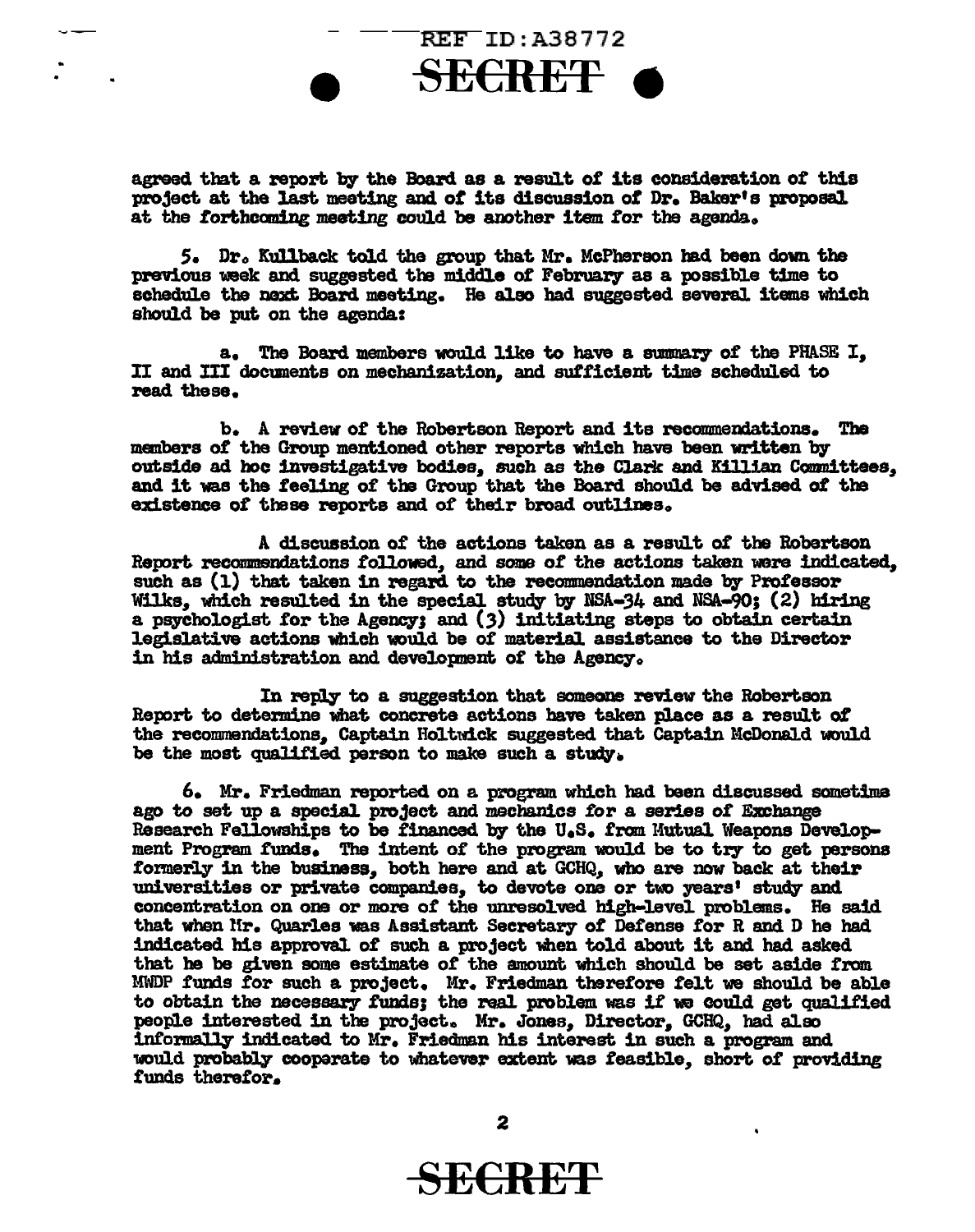REF ID:A38772 SE€RE'f •

Establishing this project was discussed and all members agreed that the big obstacle to getting it started would be trying to get people interested in devoting one or two years' time to such a study. It was suggested that perhaps NSASAB would be one group that could support and push the program and perhaps suggest names *ot* candidates.

7. Dr. Kullback reported that he had talked to General Canine about the plans for setting up a Board meeting and General. Canine had added one specitic item to the agendas

A general discussion of recent developments in communications as they affect NSA, and general NSA problems of communication.

After a brief discussion of recent developments in the communications field,, Dr. Kullback asked Captain Enderlin it he would look into the whole problem of telecommunications as they affect NSA and be prepared to handle this item or the agenda.

s. Dr. Kullback suggested. that another item. tor the agenda muld. be a report on the Agency progress and programs. This would be a type of annual report and would require reports from PROD, COMSEC, R/D and Staff. Captain Holtwick will monitor the preparation of the Staff portion of this report.

**9. Mr. Friedman asked if Mr. McPherson had mentioned the desirability** of a report on the activities of each of the Board Panels as a possible item of the agenda. The Group discussed how active each of the Panels had been and it was felt that while they have not had formal meetings there have been quite a lot *ot* contacts with indi'ddual. members *ot* the Pamls. It was agreed that it would be a good idea to ask the Chairman o£ each of tba Panels to prepare a report summarizing panel activities for the previous year. (Mr. McPherson will be asked about the advisability of this).

10. Dr. Kullback said that another item which Mr. McPherson wanted added to the agenda was a report on equipment acquisitions.  $R/D$  will have the responsibility tor preparlng this report.

11. After a brief discussion, it was proposed. that the NSASAB meeting be tentatively scheduled for 15, 16 and 17 February. If this date is suitable to the majority *ot* the Board manbers. the agenda can be prepared and forwarded to the members approximately a month before the meeting.

A meeting *ot* the Executive Group to finalize the agenda was scheduled for 9 January at 1400 to be held in Room 17-131. NSS.

12. In discussing the item regarding the progress made by the Agency, Dr. Kullback said that he believed General Canine would like us to get the Board's reaction to the "Long Range Estimate". The mechanics of how to make

## SE€RE'F